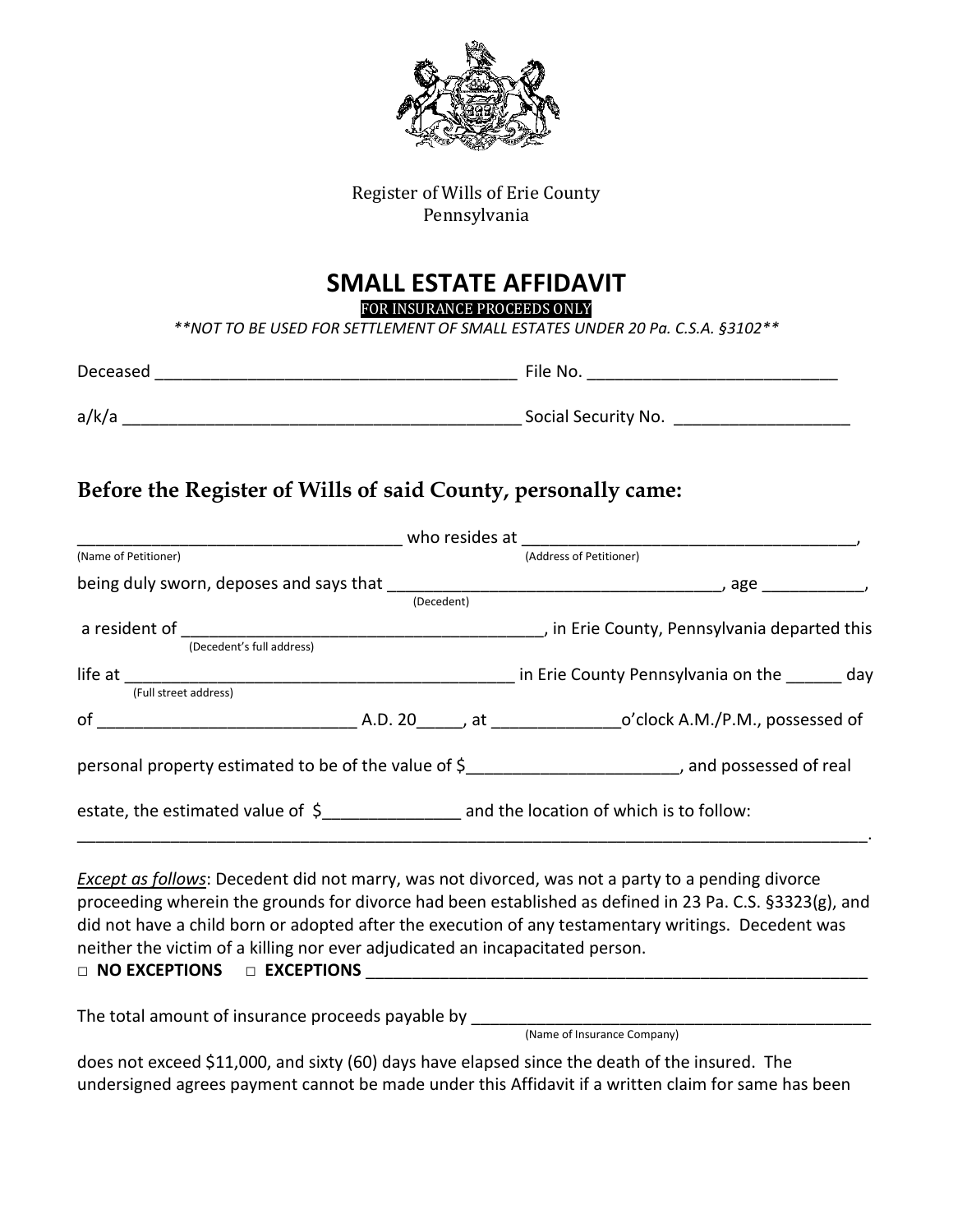made by a personal representative of the estate and no other heir(s) having preference exist or have released their benefits to the undersigned.

That decedent left a spouse whose name and residence is as follows:

and the following next of kin:

| <b>NAME</b> | RELATIONSHIP | ADDRESS |
|-------------|--------------|---------|
|             |              |         |
|             |              |         |
|             |              |         |
|             |              |         |
|             |              |         |

That the above named are the spouse and all the known next of kin of said decedent, to the best of my knowledge and belief. Your petitioner avers that there are **NO KNOWN PROBATABLE ASSETS** that would require an estate proceeding. Therefore, **NO ESTATE WILL BE RAISED, AND LETTERS ARE NOT NECESSARY.**

| Sworn to or subscribed before me this |                                      |        |
|---------------------------------------|--------------------------------------|--------|
|                                       | Signature of Petitioner              | Date   |
| day of<br>20                          |                                      |        |
|                                       | Sworn and subscribed before me this  | day of |
|                                       |                                      | 20     |
| Notary Public                         |                                      |        |
| My commission expires:                | Acting Deputy Clerk for the Register |        |

#### **REGISTER'S ORDER**

**BE IT REMEMBERED**, that as of this date day of day of the state of the state of the state of the state of the state of the state of the state of the state of the state of the state of the state of the state of the state o

20\_\_\_\_\_\_\_, there has been *NO ESTATE PROCEEDING RAISED FOR THIS DECEDENT AND NO LETTERS* 

*HAVE BEEN ISSUED BY THIS COURT.*

**Aubrea Hagerty-Haynes** Register of Wills & Clerk of Orphans' Court

\_\_\_\_\_\_\_\_\_\_\_\_\_\_\_\_\_\_\_\_\_\_\_\_\_\_\_\_\_\_\_\_\_\_\_\_\_